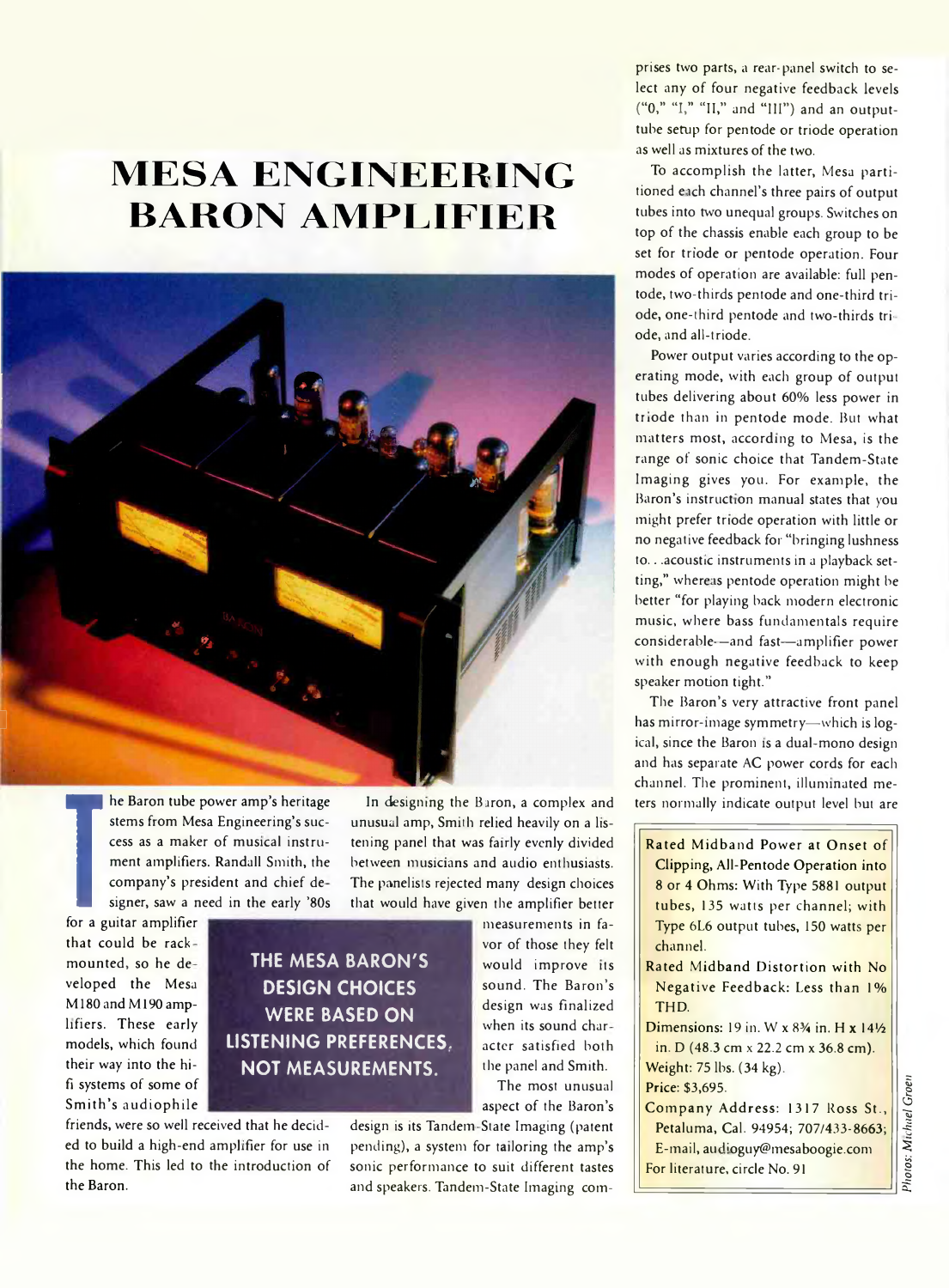**The Baron's input circuit is a differential amplifier that uses a 12AX7 dual triode as a phase inverter. One grid is fed from the incoming input signal, the other tied to ground through a resistor that forms the shunt element for the negative feedback. Because of the impedance difference between these grids, the Baron is set up, despite the presence of XLR jacks, for unbalanced signals. In the unit I received, pin 2 of the XLR input connector was tied to the hot lead of the RCA input connector and to the signal input grid; pins 1 and 3 were grounded. Grounding one phase of a balanced input this way could conceivably cause distortion in some preamps. (For that reason, according to Mesa Engineering, Baron amps produced since August of this year have pin 3 grounded through 60 kilohms, to match the input impedance of pin 2 and the RCA connector.) The cathodes of the input tubes are tied together and returned to about ■ 60 volts through a resistor w hose value sets the stage's current at the desired level. Output is taken from the plates of the first stage and capacitor-coupled to the next stage through an attenuator that uses one resistor for each signal phase.**

**The second stage, which also uses a 12AX7 dual triode, is a push pull amplifier whose cathodes are tied together and connected to ground through a self-biasing resistor. This resistor is bypassed with an electrolytic capacitor. An AC-balance control is incorporated in the plate circuit. (This is a service adjustment and should not be confused with the accessible balance adjustment described below.) A small capacitor is connected from one of the plates to ground; this is just one of many touches that ta: lor the sound in a way Mesa Engineering considers desirable, although it also increases measured high-frequency distortion. Plate outputs of this stage are capacitor-coupled to the grids of the output tubes.**

**The plates of the output tubes are fed from a 460 volt supply. The screen grids of the output tubes are fed through a filter choke from this supply and are bypassed through a capacitor to ground. Two adjustable bias-voltage dividers are used to feed** the tube grids in each half of the push-pull output stage **through individual grid-leak resistors. When the meter switches on the front panel are set for bias adjustment, the meter reads the voltage drop across a common-cathode sampling resistor. This represents the sum of the DC currents in the three output tubes near the Baron's front. When the meter switch is set for balance adjustment, the meter is connected between the sampling resistor and a similar resistor in the cathodes of the other three output tubes. When the amp has been properly balanced, the cathode currents in both halves of the push pull circuit are equal and the meter reads zero. Global negative feedback is tak en back through a switchable series resistor (the four-position feedback switch on the hack panel) from the 8-ohm output tap to the aforementioned shunt feedback resistor.**

**In the power supply, the B+ voltage for the output stage passes through a solid state, full-wave rectifier bridge and six 4,700 microfarad, 100 volt filter capacitors in series (an effective filter capacitance of 783 microfarads and 600 volts). Identical resistors across each of the capacitors equalize the voltage distribu**tion in the series string and function as high-voltage bleed resis**tors when the Baron is turned off. The soft -start position of the AC power switch temporarily places a resistor in series w'ith the power transformer's primary winding, thereby reducing inrush current. This current can he appreciable because the tube heaters have low resistance when cold and the capacitance of the B+ filter is high. Flipping the power switch up to its operating position shorts out the resistor. Simple and effective.** *B.H.K.*

**also referred to when you adjust the output tubes' bias and balance. A rotary switch below each meter sets the meter to show output level (witli a choice of 15 or 150 watts as the 0-dB point), bias, or balance.**

**Between the two rotary switches are six toggle switches, three per channel. The out ermost toggles are unusual, three-position power switches. To turn the Baron on, you** should hold each switch all the way down **for 2 seconds (its soft-start position), to start the amp without a current surge; then you flip each switch up to its top position The middle position turns the amp off. The adjacent standby switches also have three** positions, for warm-up, standby, and oper**ation These switches control the high-volt age level fed to the tubes; the tube heaters remain on in all three positions so that the**

**amp can start operating without waiting fot** the tubes to heat up. The warm-up mode **reduces the high voltage by half, which cuts off the output stage, greatly reducing heat** and overall power consumption. The stand-

## **UNIQUELY, THE BARON OFFERS TRIODE AND PENTODE OPERATION PLUS TWO INTERMEDIATE MODES.**

**by position cuts the high voltage off completely, reducing heat and power draw even more. However, the Baron attains its characteristic sound faster when you switch on** from warm-up than from standby mode. **The innermost toggles are used to illuminate each meter, a nice touch**

**On top of the chassis, near the rear edge, are sets of toggle switches for each amplifier channel. In each set, one switch selects pen tode or triode mode lor fom output tubes, another selects the operating mode fot two tubes, and a smaller switch between them** selects whether the circuit's common **ground is connected to the chassis and power line ground or isolated from them.**

**On the Baron s rear panel are, for each channel, three rugged gold-plated binding posts for speaker connections ("Common" flanked by "4 Ohm" and "8 Ohm"), RCA phono and XI R connectors ror signal in puts, an AC line fuse, and an IEC powercord socket. The "Negative feedback"**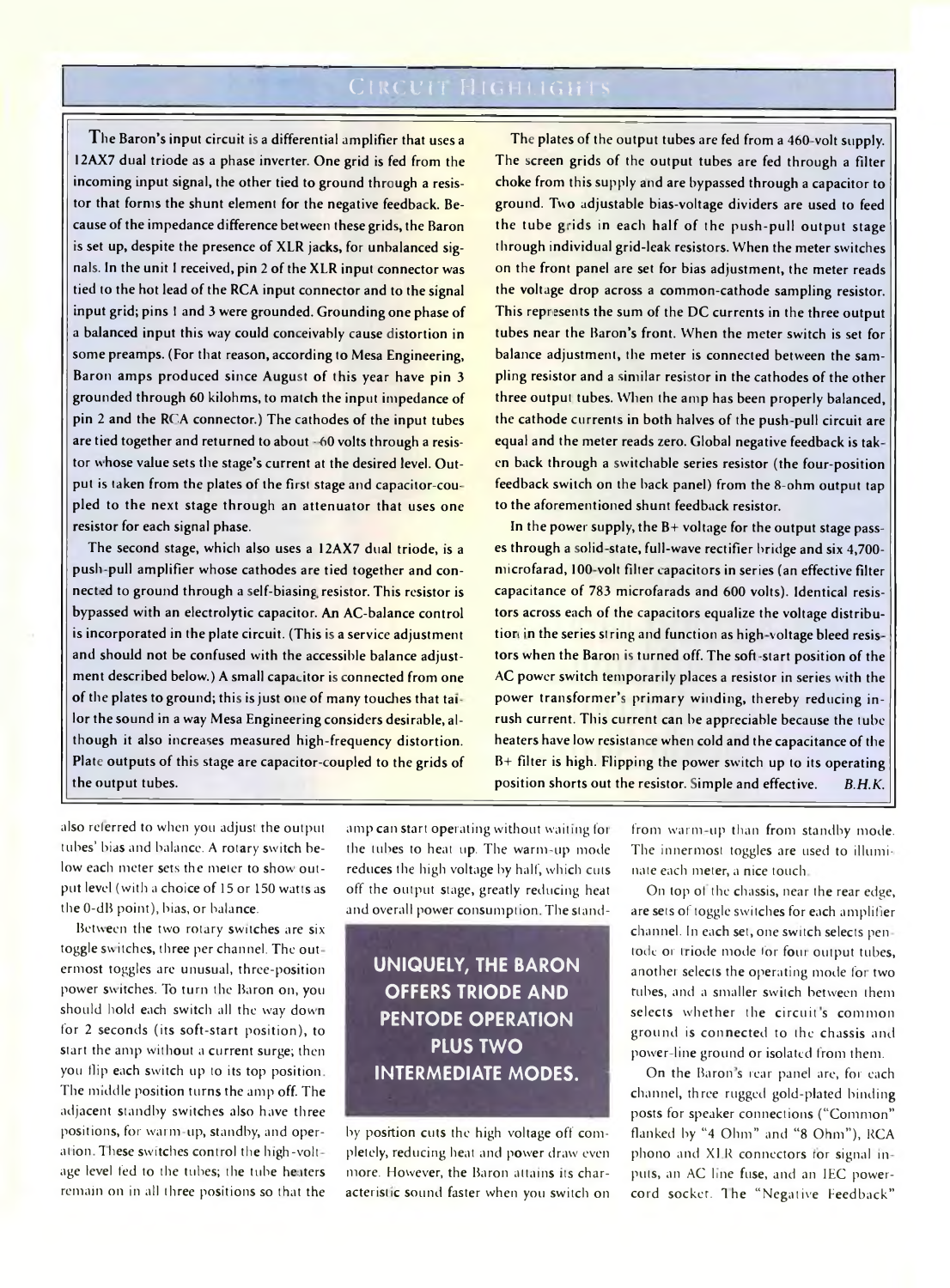| <b>lable <math>I</math></b> -IHF sensitivity, 8-ohm load on 8-ohm tap. |                  |                 |      |      |  |
|------------------------------------------------------------------------|------------------|-----------------|------|------|--|
|                                                                        |                  | Sensitivity, mV |      |      |  |
|                                                                        | FEEDBACK SETTING |                 |      |      |  |
|                                                                        | 0                |                 | Н    | Ш    |  |
| P/P Mode                                                               | 34.4             | 38.0            | 42.0 | 48.0 |  |
| P/T Mode                                                               | 47.2             | 50.7            | 54.8 | 61.0 |  |
| <b>T/P Mode</b>                                                        | 60.7             | 64.2            | 68.0 | 74.2 |  |
| <b>T/T Mode</b>                                                        | 73.0             | 76.4            | 80.5 | 87.2 |  |
|                                                                        |                  |                 |      |      |  |







**switch, in the center, is common to both channels.**

**The Baron's chassis is fairly conventional and is divided into three zones. First is the front panel, with a cover for the meters extending about 2 inches behind it. Next are the power and output transformers. Behind them are the tubes, the switches for operating mode and ground selection, and access holes for the bias and balance adjustment pots. Ample slots in the sides and top allow plenty of air to flow into the chassis and up past the tubes. Metal bars on each side con-**

**nect the top of the front panel with the back corners of the chassis; these bars will help you lift the amp and enable you to turn it over without damaging the tubes. All metalwork is aluminum, even the transformer covers. The inside of the chassis is mostly occupied by printed circuit boards for each channel's audio circuitry and power supply. The Baron is very well built, with high-quality parts.**

#### **Measurements**

**To simplify references to the Baron's four operating modes, I'll abbreviate them as P/P (all-pentode), P/T (two-thirds pentode, one-third triode), T/P (two-thirds triode, one-third pentode), and T/T (all-triode). Data presented is for the left channel, which had higher distortion than the right. Input signals were applied to the RCA connectors in all cases.**

**The Baron's voltage gain varied somewhat, depending on the operating modes of its output tubes and the feedback setting. The amount of negative feedback was small, ranging from about 1 to 8 dB according to the load and, again, the output mode and feedback setting. The Baron's gain was greatest in P/P mode (38.31 dB with zero feedback), decreasing as I switched through the P/T, T/P, and T/T modes (minimum gain was B 30.22 dB). As I switched through them, I found it interesting that over most of the audio range each m ode's gain and frequency response under load with maximum**

**feedback was very similar to the next mode's gain and response with zero feedback. Table I presents IHF sensitivity for each combination of output mode and feedback level when an 8-ohm load was connected to the 8-ohm output tap. With 4 ohm loading on the 4-ohm output tap, gain was lower by about 70%, or about 3.1 dB, and sensitivity was correspondingly higher. Channel balance was excellent, within a few tenths of a dB.**

**The Baron's frequency response is shown in Fig. 1 for various loading conditions. The** **dummy speaker load, built for me by NHT under Ken Kantor's direction, was designed to mimic the load presented by a real speaker. It has an RC high-frequency impedancecompensation network, whose effects can also be seen. Figure 1A shows operation in P/P mode with maximum feedback; Fig. IB is for T/T mode with zero feedback. Note the variations in response when the Baron feeds the simulated speaker load: They are caused by interaction between the amp's**

### **OUTPUT-MODE SELECTION IS PARTLY A TRADE-OFF OF BANDWIDTH VERSUS LOAD TOLERANCE.**

**high output impedance and the load's impedance variations. Needless to say, this will affect the sound and will vary according to the impedance characteristics of the speakers you use. The variation is greater in pentode than in triode mode; this would be even more evident if I had used a lower feedback setting for Fig. 1A. Similarly, the response with the dummy load in Fig. IB would have been smoother had I used maximum feedback.**

**The low-frequency peak with open-circuit loading seen in Fig. 1A occurs only in P/P mode (where the amp's open-loop gain is highest) when maximum feedback is used. This peak might cause output-transformer saturation and consequent intermodulation distortion, but only in the unlikely event that you play material containing a lot of infrasonic energy at high levels into speakers whose impedance at low frequencies is high.**

**Square-wave response is shown in Fig. 2. The pairs of traces at the top and in the middle are for a 10-kHz signal; the faster (squarer) trace in each pair is for an 8-ohm load on the 8-ohm tap, while the slower (more rounded) trace shows the effect of 8 ohms paralleled with a 2-microfarad capacitance. The mode in the top traces is P/P with maximum feedback; the middle traces are for T/T mode and maximum feedback. The Baron's P/P mode has the greater bandwidth (because of decreased damping of the output transformer's resonance at**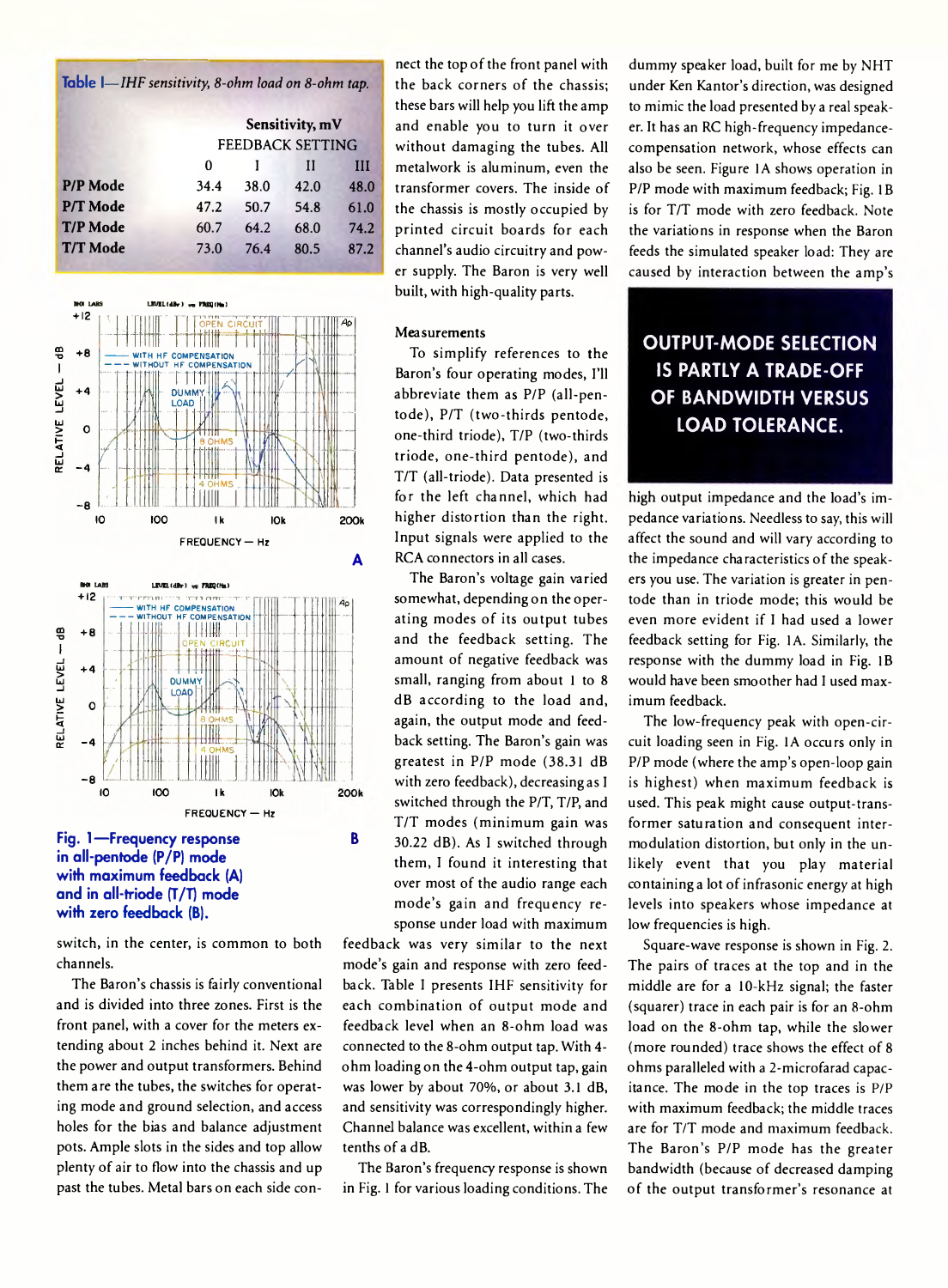

**Fig. 2— Square-wave response for 10 kHz in P/P mode (top) and T/T mode (middle) and for 40 Hz in T/T mode (bottom). The overlaid 10-kHz**

**of 8-ohm loading and of 8-ohm loads paralleled by 2 pF (see text); the 40-Hz curve is for 8-ohm loading.**



### **Fig. 3— Distortion vs. power for all-pentode and all-triode modes.**

**about 50 to 60 kHz) but is more affected by load; T/T mode is slower but has greater load tolerance. In the bottom trace, a 40-Hz waveform with the Baron in T/T mode, the pronounced tilt is caused by the rolled-off low-frequency response seen in Fig. 1.**

**Figure 3 shows distortion for P/P and T/T modes with maximum feedback. The SMPTE intermodulation (IM) distortion is considerably higher in T/T mode because of power-supply ripple modulation that seemed to occur mostly in this mode.**

**Figure 4 shows 1-kHz total harmonic distortion plus noise (THD + N) versus power in P/P mode with maximum feedback (Fig. 4A) and in T/T mode with zero feedback (Fig. 4B) for various loads on the 8-ohm tap. Some of the well-known differences between pentode and triode operation are clearly seen here. Specifically, the triode mode is, again, more load-tolerant;**

**the distortion near full power stays more constant with changing load. In pentode mode, however, the attainable power and the distortion at specific power levels vary more with load. The Baron's load matching is typical for a tube amplifier; There is little change in power when an output tap is loaded with half its rated impedance (e.g., 4 ohms on the 8-ohm tap), but when the load is twice the rated impedance, power output drops appreciably.**

**Figure 5 shows how the Baron's THD + N varies with frequency at several power levels in P/P mode with maximum feedback. This push-pull amplifier's performance here is entirely in keeping with its small amount of feedback and is as good as (or better than) the distortion of some of the single-ended tube amplifiers that are popular these days.**

**The Baron's dynamic power in P/P mode was 150 watts at the beginning of the 20-millisecond tone burst and 144 watts at the end of the burst. Mesa Engineering does not provide conventional specifications for the Baron's power output and distortion, but the company does give (in a document titled "Mesa Baron Technical Update")**

**power output of 55, 85, 120, and 150 watts per channel for the T/T, T/P, P/T, and P/P modes, respectively. If you take 150 watts as a reference, dynamic headroom would be 0 dB. Based on the data for Fig. 5, the power levels attainable at clipping (2% THD + N) for the four output modes were, respectively, 49, 76, 116, and 134 watts at 300 to 400 Hz (where the amp's distortion at most power levels is lowest).**

**Even though the Baron is dual mono, with separate power supplies and such, the two channels, otherwise completely independent, have sensitive leads in close proximity at the feedback switch. Crosstalk** was less than -80 dB below 1 kHz but in**creased above that frequency; by 20 kHz,** it was between -65 and -75 dB-depend**ing on the direction of measurement, whether or not the amp was grounded to my Audio Precision test system's chassis** **ground, and how I set the amp's groundisolation switches.**

**Like most characteristics I measured, output noise varied with the Baron's operating mode and feedback level. The absolute value of the noise in the band from 22 Hz to 22 kHz was about 1 millivolt with the feedback set to zero— except in T/T mode, where it dropped to 0.5 millivolt. The major contributions to these readings**

**THE MESA BARON'S DISTORTION IS IN KEEPING WITH THE LOW AMOUNT OF FEEDBACK IT USES.**

came from power-supply hum compo**nents. The IHF signal-to-noise ratio (Aweighted noise relative to 1 watt into 8 ohms) varied with operating mode and feedback; it was 81 dB in P/P mode with zero feedback and 88 dB in T/T mode with maximum feedback.**

**Damping factor was only about 1 for most conditions; it dropped to 0.5 or less in P/P mode at all feedback levels. The damping factor was relatively flat with frequency between 100 Hz and 20 kHz but decreased below 100 Hz, varying with mode and feedback level.**

**The Baron's current draw from the AC line was 1.7 amperes in the standby and warm-up modes and 4 amperes at idle in all operating modes.**

#### **Use and Listening Tests**

**During the review period, I used a Sonic Frontiers SFT-1 or a Counterpoint DA-11A CD transport to drive a Genesis Technologies Digital Lens jitter-reduction device. The output of the Digital Lens drove a Sonic Frontiers SFD-2 MKII, a Classe Audio** DAC-1, a Dodson Audio DA-217, or a Man**ley Reference D/A converter. Phono source was an Oracle turntable fitted with a Well Tempered Arm and an Accuphase AC-2 moving-coil cartridge used with a Vendetta Research SCP-2C phono preamp. I also used a Nakamichi ST-7 FM tuner, a Nakamichi 250 cassette recorder, and a Technics 1500 open-reel recorder. The preamplifiers in my system were an Audio Re-**